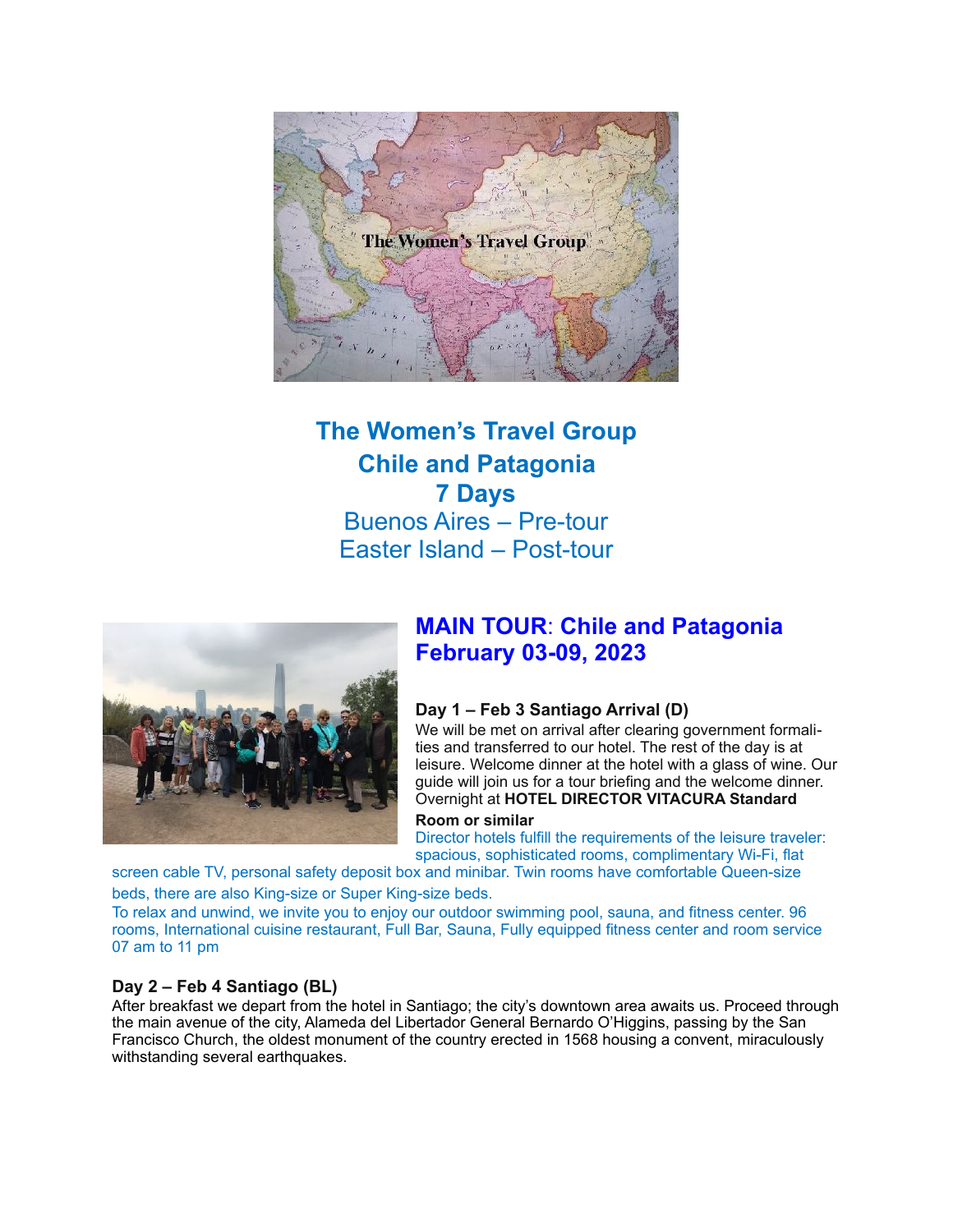We visit the Santa Lucía Hill, where the Spanish conquistador Pedro de Valdivia founded the city on February 12th 1541. After a quick visit to its top, we descend to the Lastarria Neighborhood, located right below the hill. This recently renovated neighborhood houses little cute cafés and exquisite eateries.

From here, we will be taken to the La Moneda Palace, nowadays the neoclassical style government palace, but originally constructed to house the Mint of the Spanish Crown during the 18th century. A few blocks away, a walk along Paseo Ahumada until all reach Plaza de Armas (The Main Square). When Pedro de Valdivia founded Santiago in 1541, he laid out this square as the heart of the newlyformed city. This bustling spot houses the oldest buildings of the capital: The Cathedral Church of Santiago, rebuilt in 1748 on the site where all four previous churches were destroyed by fires and earthquakes, the Central Post Office and the National Historical Museum, the former "Real Audience" or Spanish Royal Court.

A visit and guided tour of the Pre-Columbian Art Museum, which has a collection of 3000 art pieces on display, mainly from the Incas, Mayas and natives from the different regions of Chile is followed by the Bellavista Neighborhood, a lively place, core of the night and artistic life, where pubs, cultural centers and international gastronomy can be found. Return to the hotel in Santiago. Overnight at **HO-TEL DIRECTOR VITACURA similar** 

#### **Day 3 – Feb 5 Wine Country, Valparaiso, Viña Del Mar (BL)**

Enjoy breakfast at the hotel. We depart this morning through the Casablanca and Curacavi valleys. We stop at Veramonte Vineyard, surrounded by acres of native forests; it receives the breezes and morning fogs that blow from the Pacific Ocean, and give the ideal conditions for growing white varieties (Sauvignon Blanc and Chardonnay) and reds of cold weather (Pinot Noir, Merlot and Syrah). We have a guided tour and wine tasting of 3 wines such as: Veramonte Sauvignon Blanc, Ritural Pinot Noir and Primus The Blend. Upon arrival at the Pacific coast, visit Las Salinas and Reñaca beaches and then continue to Viña del Mar, known as the garden city for its beautiful parks. We will have lunch in a local restaurant. In the afternoon, we visit Valparaíso, a UNESCO World Heritage site where stairways and old funicular lifts lead up to the hills on which the city is built. Dating back to the 16th century, the architecture of this quirky town is attractive and eclectic. Return to Santiago. **Overnight at HOTEL DIRECTOR VITACURA or similar** 

#### **Day 4 – Feb 6 Santiago / Punta Arenas / Torres del Paine National Park (BD)**

**EARLY MORNING**: Transfer to the airport for our flight to Punta Arenas. Upon arrical transfer to the Torres del Paine National Park.( approximately 3-hour drive). We will be part of the activities and excursions offered by the Lodge. The hotel's goal is that we enjoy everything that the national park offers. The All-Inclusive program includes all the tours, with guides and baqueanos who will make you feel like you are at home.**Overnight at REMOTA LODGE (Mountain view rooms)**.

*We are explorers in love with the sublime beauty of Chilean Patagonia, with its history, its people, its nature, happy to show and accompany our visitors in this adventure, supported by a world-class infrastructure and hotel with 72 spacious rooms with spectacular views, luxury gastronomy and spacious living and relaxation areas. We are proud to be the referent of the hotels in the area and happy of what we do, our prestigious ecological building recognized worldwide, our first class service and our passion with which we deliver a unique experience in this exceptional environment.* 

#### **Day 5 – Feb 7 Torres del Paine National Park (BLD)**

A sample full day excursion by vehicle into Torres del Paine National Park: We will get to know the lakes, rivers and waterfalls with beautiful colors and the majesty of the Paine massif. In addition to the flora and fauna there is the beautiful scenery throughout our trip which ends in Laguna Azul, where we will have lunch with a gorgeous view, weather permitting, of the famous Torres del Paine.

#### **Overnight at REMOTA LODGE (Mountain view rooms)**.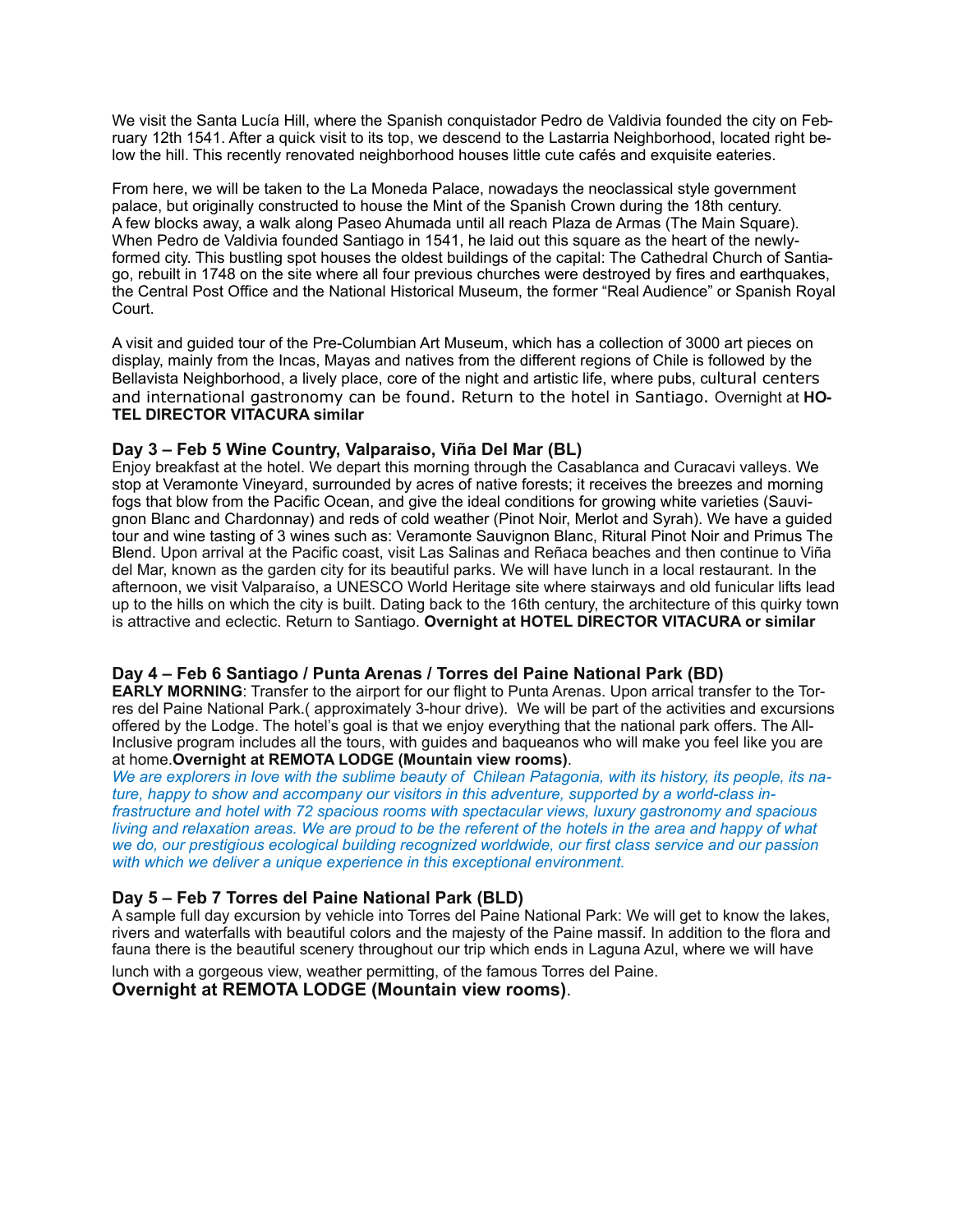

## **Day 6 Feb 8– Wednesday Feb 01 Torres del Paine National Park (BLD)**

Excursion to Torres del Paine National Park: Today we will focus on lakes and icebergs. Grey Navigation in Lago Grey by boat, where we can see the Grey glacier and the stunning blue ice-



bergs**. Overnight at REMOTA LODGE (Mountain view rooms)**.

## **Day 7 Feb 9 – Punta Arenas / Santiago flight/ Depart Santiago (B)**

Transfer to Punta Arenas airport (approximately 3-hour drive) for the flight to Santiago. Arrive and connect with a flight to your onward destination or overnight and continue to Easter Island.

# EXTENSION TO EASTER ISLAND February 09– 13, 2023

## **Day 7 – Thursday Feb 09 Overnight Santiago (D)**

Dinner in the hotel tonight. Overnight: **HOLIDAY INN AIRPORT HOTEL** 

## **Day 8 – Santiago – Easter Island by flight (BD)**

Breakfast is served at the hotel. Transfer across the street to the airport to board our flight to Easter Island. We will be met on arrival and taken to our hotel. Our guide will join us for dinner. Overnight **TAHA TAI HOTEL or similar.** The Hotel Taha Tai was built on the seashore from which it adopted its name. The hotel is located a mere 5 minutes from the urban center of the town Hanga Roa. The hotel also has a bar and restaurant from which it is possible to enjoy the island's amazing sunsets. Forty modern rooms, all equipped with air conditioning, telephones, Internet, and room service. The staff is dedicated to offering you the best in personalized service.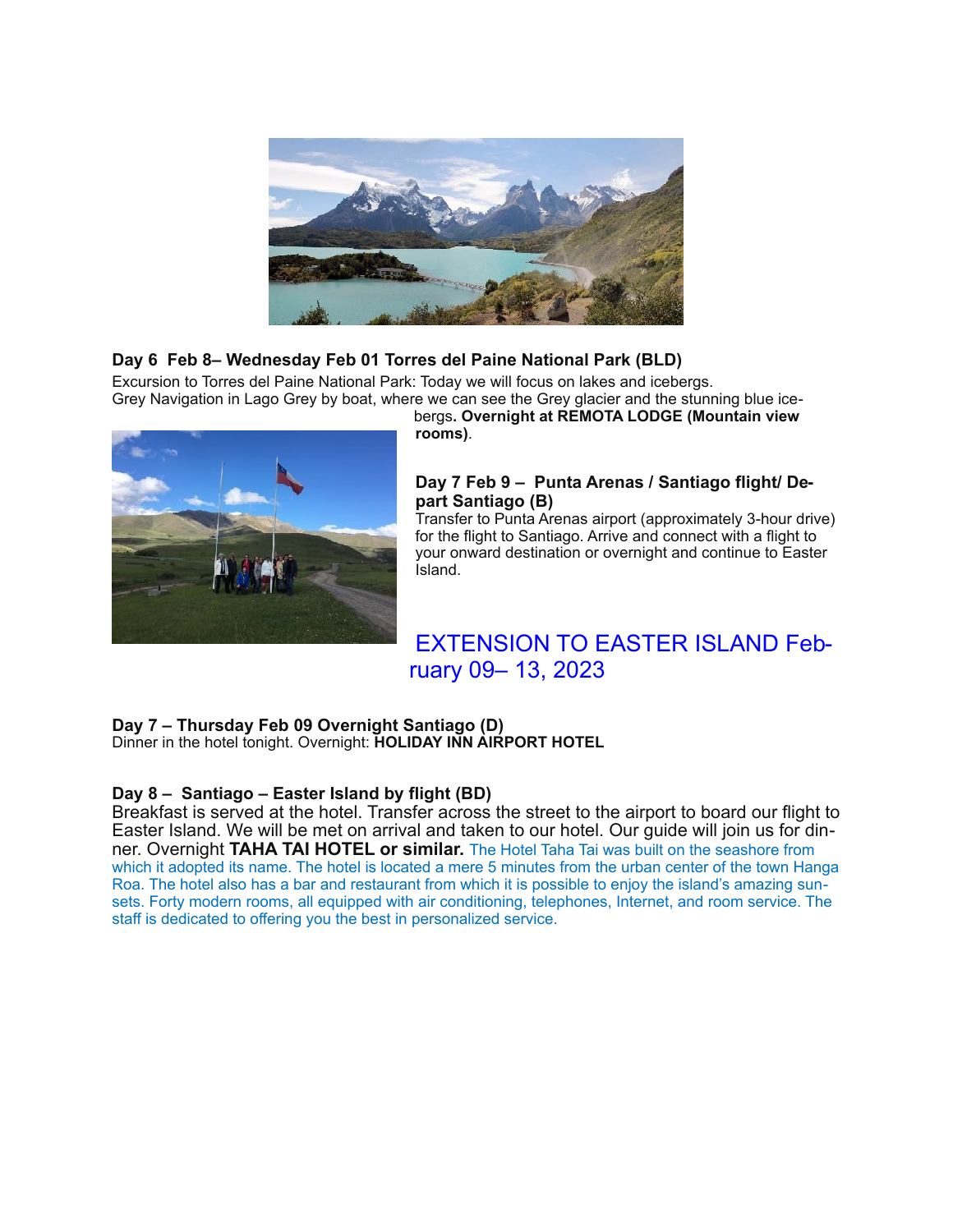

## **Day 9 Easter Island (BD)**

**Orongo & Ahu Akivi**We leave our hotel this morning and head towards the Cave Ana Kai Tangata, where birds are drawn in a stylized painting, representing Manutara (sea swallows) and whose precious egg was the center of the annual Bird Man competition. Later visit Vinapu sector, an archaeological site which has large basalt slabs made similarly to the Cuzco Inca construction. Continue to Rano Kau, with a lake and small islands of reeds and lush vegetation. We visit Orongo ceremonial village where the ceremony of the Bird Man competition was performed. The sacred character is represented as a human shrunken body with a large beak and is sculpted in many engraved stones. Return to your hotel at Isla de Pascua. This afternoon we visit Ahu Akivi, one of the few platforms on the island where the Moais face the ocean. Legend tells that they represent the seven explorers sent by King Hotu Matu'a before his colonization voyage. We continue our trip toward the site of Puna Pau, a small red scoria crater, where the Pukao were made, a kind of hats or topknots placed on top of some Moais. Finally, visit Ahu Uri Aurenga, which has a single statue and the distinction of an orientation in the line of the winter solstice, marking not only the beginning of this season (tonga), but also the time of different taboo (prohibitions) regulating fishing and other activities. Astronomically it is also facing east, lined with two neighboring hills, and Maunga Mataengo and Maunga Tararaina, as well as 2 smaller Ahu nearby. Return to your hotel at Easter Island. During the evening, enjoy dinner in the hotel's restaurant. **Overnight TAHA TAI HOTEL or similar**

## **Day 10 – Easter Island (BD)**

## *Akahanga, Rano Raraku, Ahu Tongariki & Anakena Beach*

Full day Easter Island excursion to visit the ruins of the temple of Akahanga, where the hats of the moai are the outstanding feature. They lie where they fell when the platform was destroyed. Continue to the volcano of Rano Raraku, where all the Moai on the island were carved out of the rock. Climb to the edge of the crater of the volcano to appreciate the small lake inside and moai scattered about the inner slopes in various stages of construction. Continue to Ahu Tongariki, where many of the huge moai were toppled by a large "seaquake" in 1960. Finally, the tour ends at Anakena beach with its two beautiful ahus (stone

platforms). There is time for a bath in the sea before returning to your hotel. **Overnight TAHA TAI HOTEL or similar (BD)** 

## **Day 11 – Feb 13 Feb 01 Easter Island – Santiago / Departure (B)**

The day is at leisure until our transfer to the airport for the flight to Santiago. Arrive and connect with your flight home or an onward destination

# *PRE-TOUR: BUENOS AIRES, ARGENTINA January 31-Feb 03, 2022*

#### **Tuesday Jan 31 Arrive Buenos Aires (D)**

We will be met upon arrival at Ezeiza International Airport, Buenos Aires and escorted to our hotel. Our representative will assist us with check-in procedures. Tonight's dinner is at the hotel restaurant; our guide will join us for dinner. **Overnight at LOI SUITES RECOLETA HOTEL.**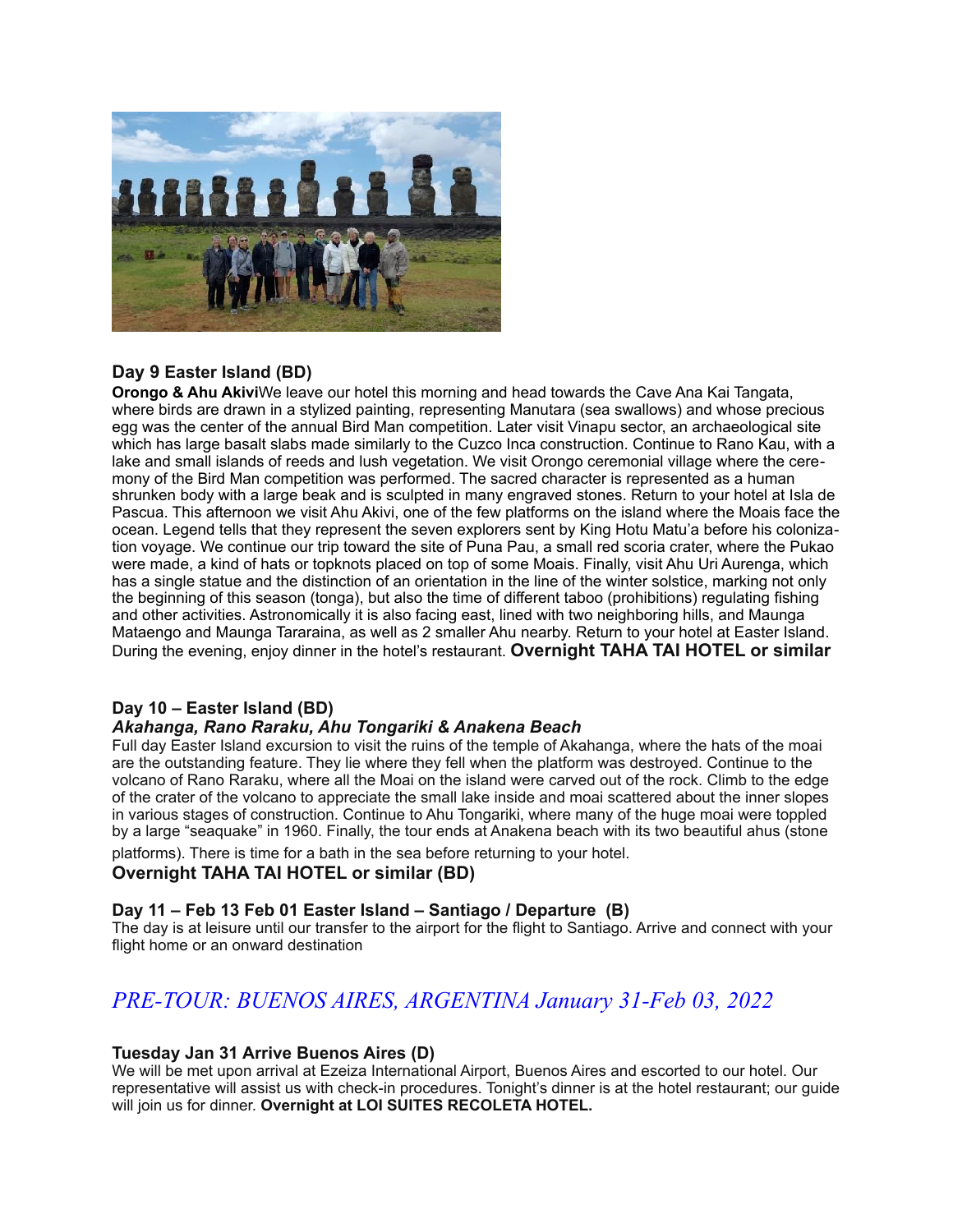*Located in the heart of the exquisite neighborhood of Recoleta, at walking distance from the historical Recoleta Cemetery, the hotel shares the area with art galleries, restaurants, bars, and beautiful parks. In the hotel, the Winter Garden area extends to 4,300 square feet including the swimming pool. It is an ideal ambiance for relaxing with natural light and lovely surroundings during your stay*

## **Wednesday Feb 01 Buenos Aires (BD)**

#### **Highlights: Recoleta–Palermo–Plaza de Mayo–Puerto Madero San Telmo–La Boca:**

Today, we will live all the porteño magic. In this overview of the Paris of South America we will visit the glamorous neighborhoods of Recoleta and its most famous cemetery, Palermo, May Square and the Pink House, the Metropolitan Cathedral, the newest & trendiest Puerto Madero Area and many other emblematic buildings and palaces of unique architectural, historical, and cultural value. The visit would not be complete without the picturesque neighborhood of San Telmo, residence to the porteño aristocracy until the end of the 19th century and Caminito Street, in the colorful Italian immigrants' neighborhood of La Boca. Time to rest at the hotel before dinner with a Tango Show and lesson at la Ventana. **Overnight at LOI SUITES RECOLETA HOTEL** 

#### **Thursday Feb 02 Buenos Aires (BLD)**

Venture out of the city on a full-day visit to a historic, working estancia in the Argentine pampas—the great plains that sweep through hundreds of miles of the country's heartland. Savor an asado barbecue lunch cooked over an open fire, and witness traditional gaucho riding skills, music, and the romantic rural

way of Argentine life. Dinner at a local restaurant. **Overnight at LOI SUITES RECOLETA HOTEL**

#### **Friday Feb 03 Buenos Aires – Santiago by flight (B)**

Depart for the airport for our flight to Santiago. We will be met after clearing government formalities and escorted to the hotel to join the group.

## **2023**

## **MAIN TOUR CHILE**

Minimum 10 Travelers \$ 3,975 Per Person on Sharing basis Single Supplement - \$ 800

#### **Pre tour Buenos Aires, Argentina**

Minimum 4 Travelers \$1,885 Per Person on Sharing basis Single Supplement \$ 350

Please Note: Argentina has a tourist tax that is paid directly to the hotel on check out. It currently ranges between \$1 - \$1.50 per person per night.

#### **Post Tour Easter Island**

Minimum 4 Travelers - \$ 2,190 Per Person on Sharing basis Single Supplement - \$490

#### **Included**

- : Services by private Vehicle with local English speaking guide.
- Accommodations regular check in time (3.00pm) until check out time noon
- American buffet breakfast, daily served at the hotel restaurant B = Breakfast.
- Porterage at Hotel in Santiago.